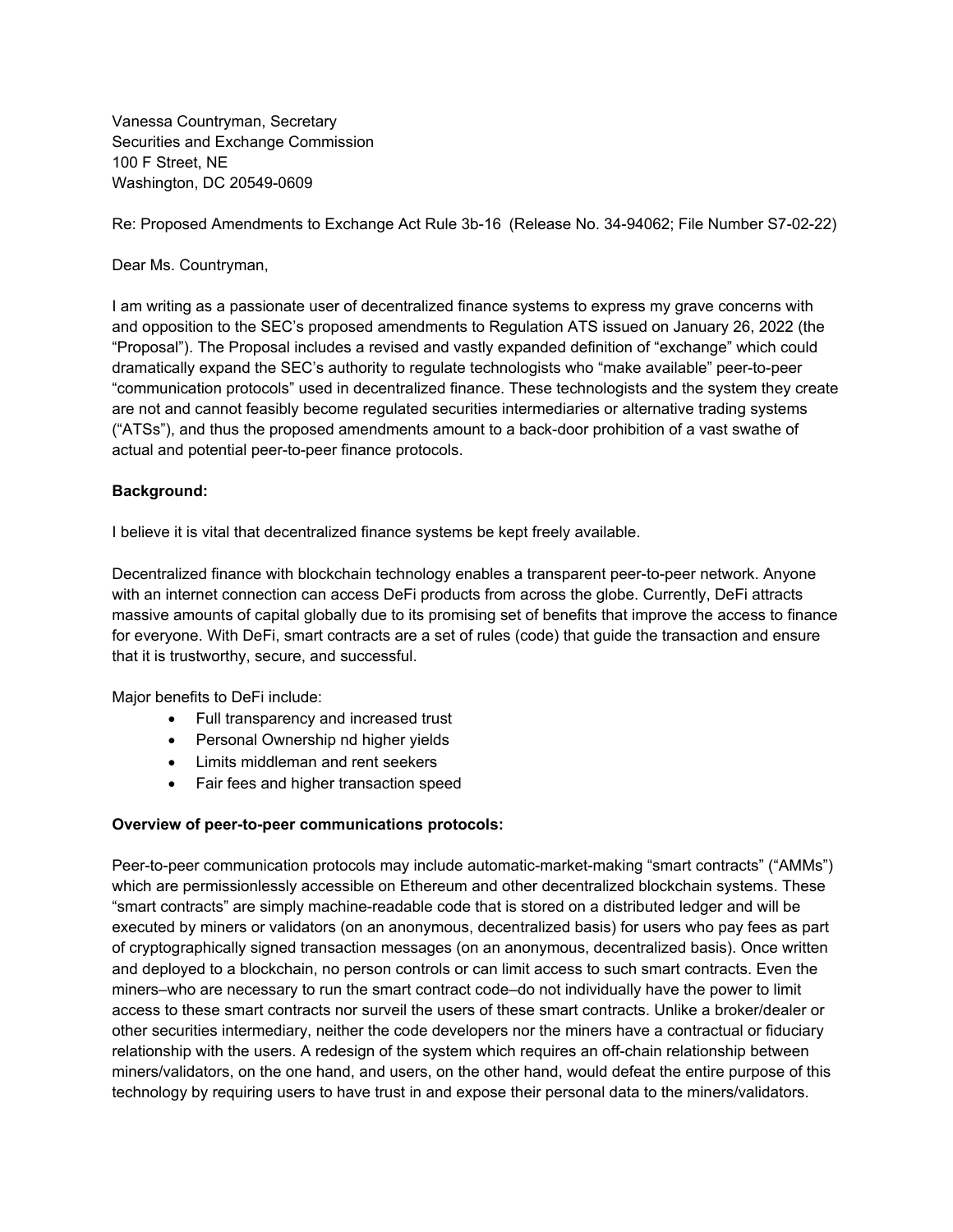When Congress intended in creating the Securities Exchange Act of 1934, it cannot have intended to mandate intermediation or to prohibit people from transacting in digital assets on a peer-to-peer basis using new technologies.

## **Peer-to-peer communications protocols encompassed in the Proposal:**

In AMMs, users may indicate their "non-firm trading interest" in selling certain digital assets by depositing digital assets into a smart contract (i.e., cryptographically signing a transaction whereby the smart contract code will release the tokens to new users if specified conditions are met). This facilitates trustless, disintermediated trading of digital assets and ensures that users are not trapped in illiquid positions in their digital asset holdings. When the relevant conditions are satisfied (usually a user on the buy-side sending a transaction message plus a digital asset purchase amount), a trade is automatically executed. Thus, an AMM may resemble "a system that electronically displays continuous firm or non-firm trading interest….to sell or buy [a digital asset]...[which] can….be executed immediately<sup>1</sup> ."

Since the SEC also maintains that certain digital assets are securities<sup>2</sup>, this means that persons who "make available" AMMs or interfaces for utilizing AMMs may now be required by the SEC to register those AMMs as ATSs or securities exchanges. This may include:

- individuals and private entities who write and publish smart contract code as a hobby or business, who may have no training in the securities industry, may not work for a broker-dealer and may not otherwise be subject to the jurisdiction of the United States;
- individuals and private entities who run "miners" or "validators" on the underlying blockchain where the AMM is stored (i.e., persons who have configured computers to automatically perform mining and validation services on the network, with minimal human oversight);
- persons who provide liquidity to such AMMs (since the AMM cannot operate without their participation);
- persons who run websites which facilitate use of AMMs;-including academic "block explorers" with smart contract interaction functionality
- persons who write "blockchain client software" which is run by independent miners/validators and enables general mining, validation and transacting on the blockchain network.

None of these persons are securities professionals or intermediaries as currently understood. Furthermore, they would be unable to comply with existing regulations–such as obtaining and maintaining records about the legal identities of "subscribers"–applicable to securities exchanges and ATSs as the systems themselves are pseudonymous by virtue of their cryptographic security. These systems are designed to give users a way to exchange digital assets without hiring a broker/dealer or placing their assets into another person's custody–thus, these systems are also designed to avoid any persons having powers similar to a broker/dealer or exchange operator.

Accordingly, regulating these systems as "exchanges" would be tantamount to banning them in their current form. Although the SEC has broad authority, it does not have authority to determine which technologies are legal or illegal to "make available." But such would be a potential perverse effect of this amendment.

<sup>1</sup> [The Proposal,](https://www.sec.gov/rules/proposed/2022/34-94062.pdf) page 20; [Statement on Government Securities Alternative Trading Systems](https://www.sec.gov/news/statement/gensler-ats-20220126).

<sup>&</sup>lt;sup>2</sup> Committee on Banking, Housing, and Urban Affairs Oversight of the US Securities and Exchange Commission [September 14, 2021,](https://www.banking.senate.gov/imo/media/doc/gensler_responses_to_toomey_qfrs_on_crypto.pdf) page 9.